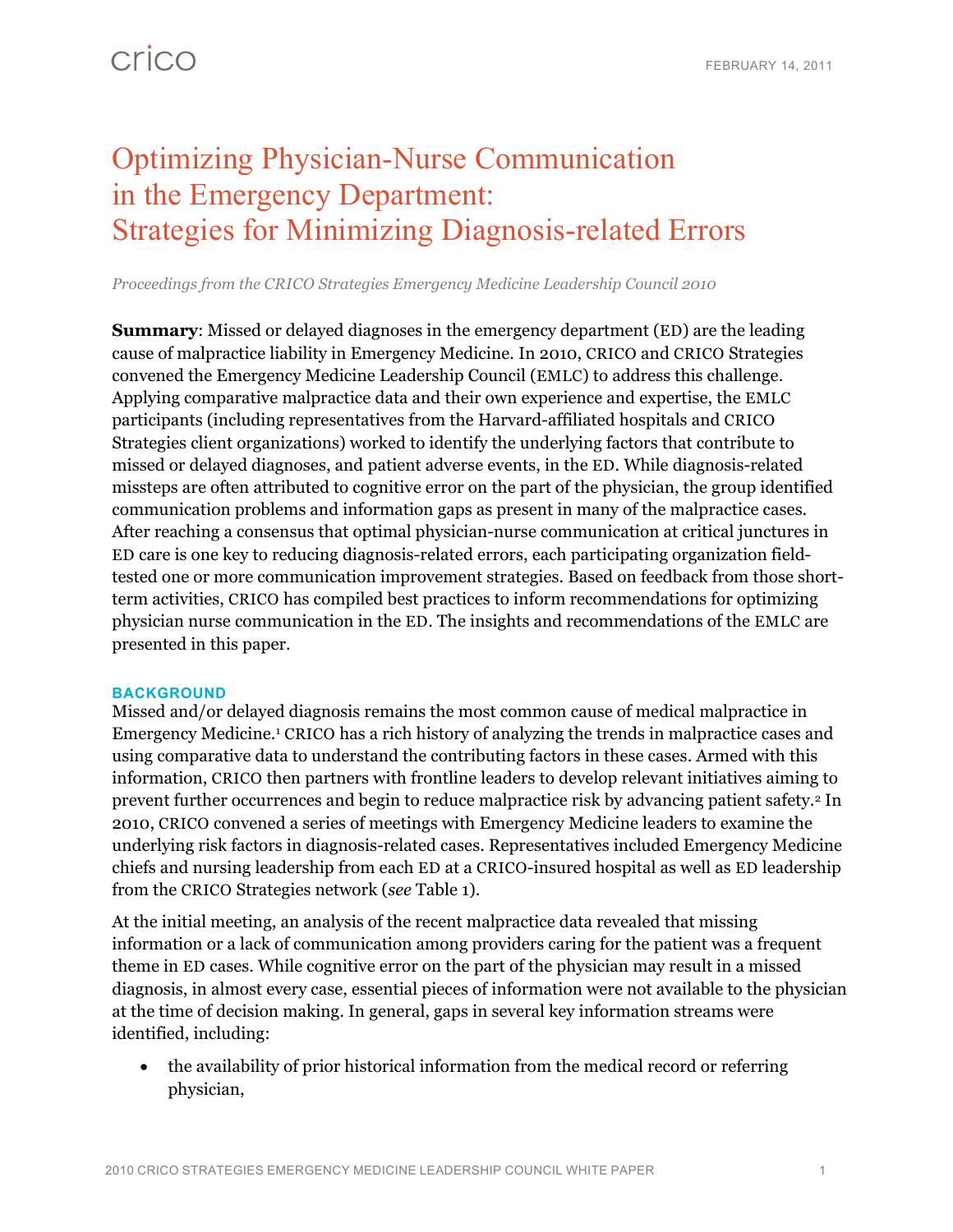- a change in the patient's status or a persistently abnormal vital sign,
- the timeliness of laboratory or radiology data,
- communication from the consultant physician,
- miscommunication at patient hand offs, and
- barriers to effective communication between the nurse and physician caring for the patient (*see* Table 2).

Each participant then returned to his own organization and completed a self assessment looking at the communication patterns in his/her department; the results of this assessment informed the second meeting (*see* Table 3). Participants identified the need to optimize communication among ED physicians and nurses as one of the most pressing challenges to reduce risk and enhance patient safety. In subsequent meetings, the group developed potential strategies to improve nurse-physician communication; many of those strategies were piloted by individual institutions during a four-month interval between meetings (*see* Table 4). This paper serves to outline many of the key themes and insights from those piloted practices. In general, the recommendations fall into three categories: designing structured communication events, operational and organizational change, and staff development and education.

### **STRUCTURED COMMUNICATION EVENTS**

Given the hectic ED environment, communication between physicians and nurses caring for the same patient can be fragmented or, occasionally, absent.<sup>3-4</sup> As each provider has different tasks in caring for the patient, their work often proceeds in parallel; each may have information that would benefit the other—but it may not be exchanged. This can include, but is not limited to, a key piece of historical information, a change in clinical status, an abnormal vital sign, or response to therapy.5

Designing specific communication prompts or events during the patient's ED visit can facilitate communication and provide opportunities to share critical information. Additionally, structured updates between the resource nurse and attending physician can allow for communication about critical issues in the department, capacity and patient flow, bed availability, and any number of issues that have arisen during the shift. The implementation of a communication strategy must enhance communication without compromising efficiency in caring for the patients. Below are some specific strategies proposed by the EMLC.

*Triggers:* A patient who is initially unstable or becomes unstable in the ED needs a rapid coordinated effort by all providers. Often, the triage or primary nurse, or an ED assistant, is the first to know of an abnormal vital sign or change in the patient's status. A trigger system sets specific physiologic parameters that trigger an alert to both the nurse and physician to respond to an unstable patient (e.g., marked tachycardia/bradycardia, hypotension, increased/decreased respiratory rate, hypoxia, nursing concern). In one ED, implementing a trigger alert system cut the time to initial physician contact and the mean time to the first therapeutic intervention by half. Not surprisingly, the length of stay was decreased for these patients as compared to similar patients before the trigger system was implemented.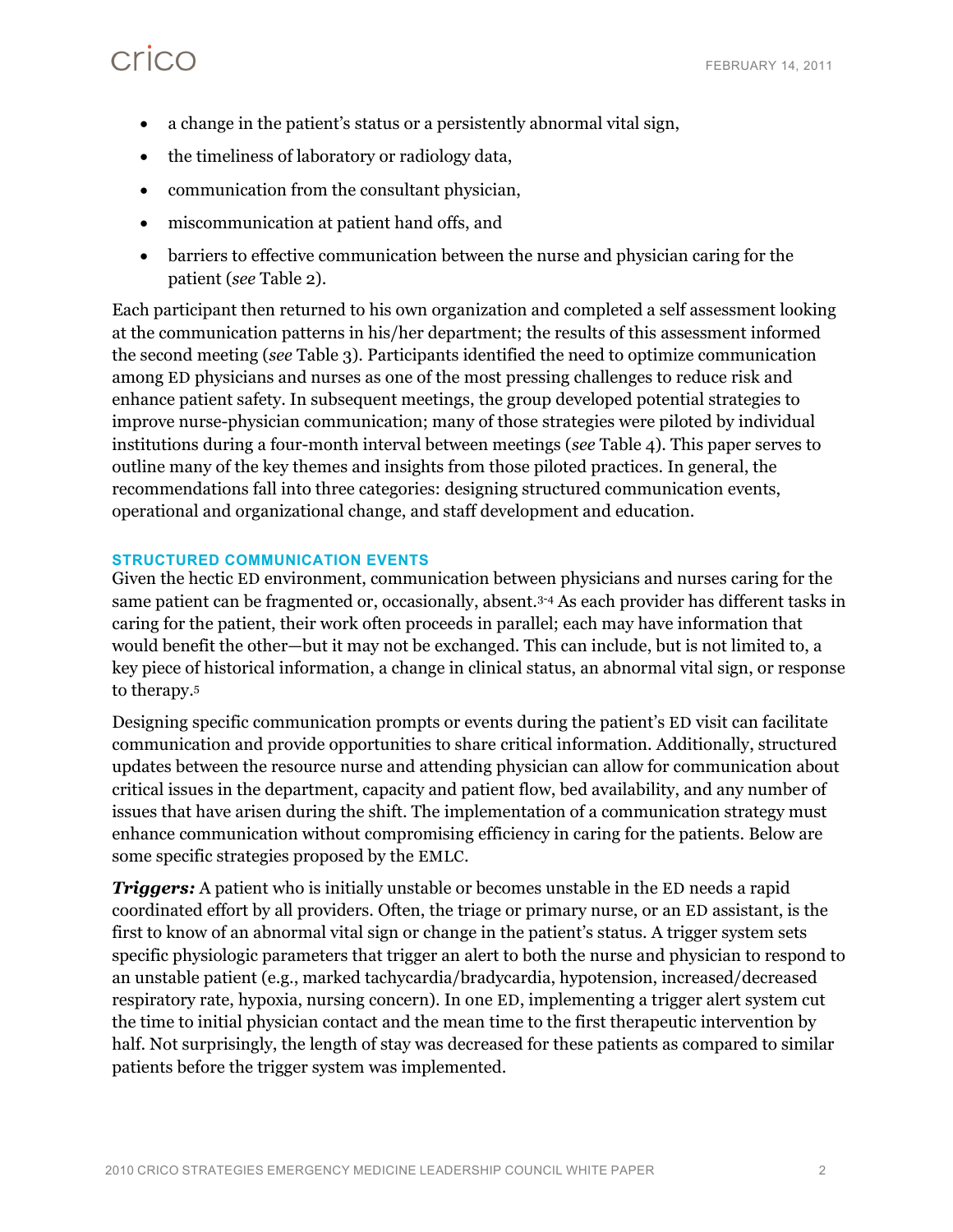## crico

*Physician-Nurse Huddle:* Several institutions have implemented a structured MD-RN huddle, either at a defined moment in the patient's care to review key information, or at regularly scheduled intervals during the shift. During the huddle, key elements of the patient's course are reviewed and any potential questions clarified. This is particularly important at the time of disposition of the patient, as the decision to admit or discharge often depends on clinical details of which the physician making that decision may not be aware.

One institution is implementing an MD-RN huddle at the time of the admission, using the mnemonic **STOP**: **S**ignificant issues, **T**herapies, **O**xygen and last vital signs, and **P**ending issues. This communication is designed to identify any pending issues that could be missed as the patient transitions from the ED to the inpatient wards. Others have included a structured update between the charge nurse and the attending physician at key points in the shift to review the department as a whole, and to identify any potential issues that may have arisen during the shift. Many leaders from EDs with robust electronic patient tracking and charting systems noted that much of the MD-RN communication occurs electronically, and emphasized the need to supplement electronic information with structured times for closed-loop verbal communication. One institution has implemented bedside rounding with physicians and nurses so that the patient is also included in the update.

## *Discharge Timeout*

At the time of discharge, patients are safest when all providers are aware of their treatment plan and all pending issues have been resolved. At one participating institution, a coordinated discharge process had been implemented that includes a review of all patient information by both the physician and nurse prior to discharge. Preliminary data demonstrate that many near misses have been identified and remedied before discharge of the patient.

## *Reconciliation of Abnormal Vital signs*

A frequent theme in medical malpractice cases is the discharge of a patient from the ED with persistently abnormal vital signs. One of the most important pieces of information to relay at the time of discharge is a persistently abnormal vital sign (e.g., tachycardia despite intravenous fluid therapy), which may be the only indication of a patient at risk for an adverse event upon discharge. Routine communication of vital signs prior to discharge is an effective way to identify some of these patients in which a potentially serious diagnosis has been missed.

### **OPERATIONS/LEAN STRATEGIES**

Improving ED efficiency and minimizing the waste of unnecessary work and delays is also a key part of improving clinician-to-clinician communication. Strategies such as those borrowed from LEAN manufacturing can help improve efficiency and reduce waste. According to LEAN philosophy, processes are standardized as much as possible to eliminate errors, and unnecessary work that does not add value to patient care is eliminated. Direct observation of work and inclusion of all staff in the job of process improvement is also emphasized.<sup>6</sup> Many of the EMLC organizations have introduced LEAN methodology into their EDs to make process improvements. LEAN methods can be used to directly observe communication patterns to identify areas of improvement. As process improvements are introduced into the workflow, unnecessary work (e.g., looking for equipment, redundant paperwork. phone calls) is removed, leaving physicians and nurses more time for relevant communication during the care of patients. In order for LEAN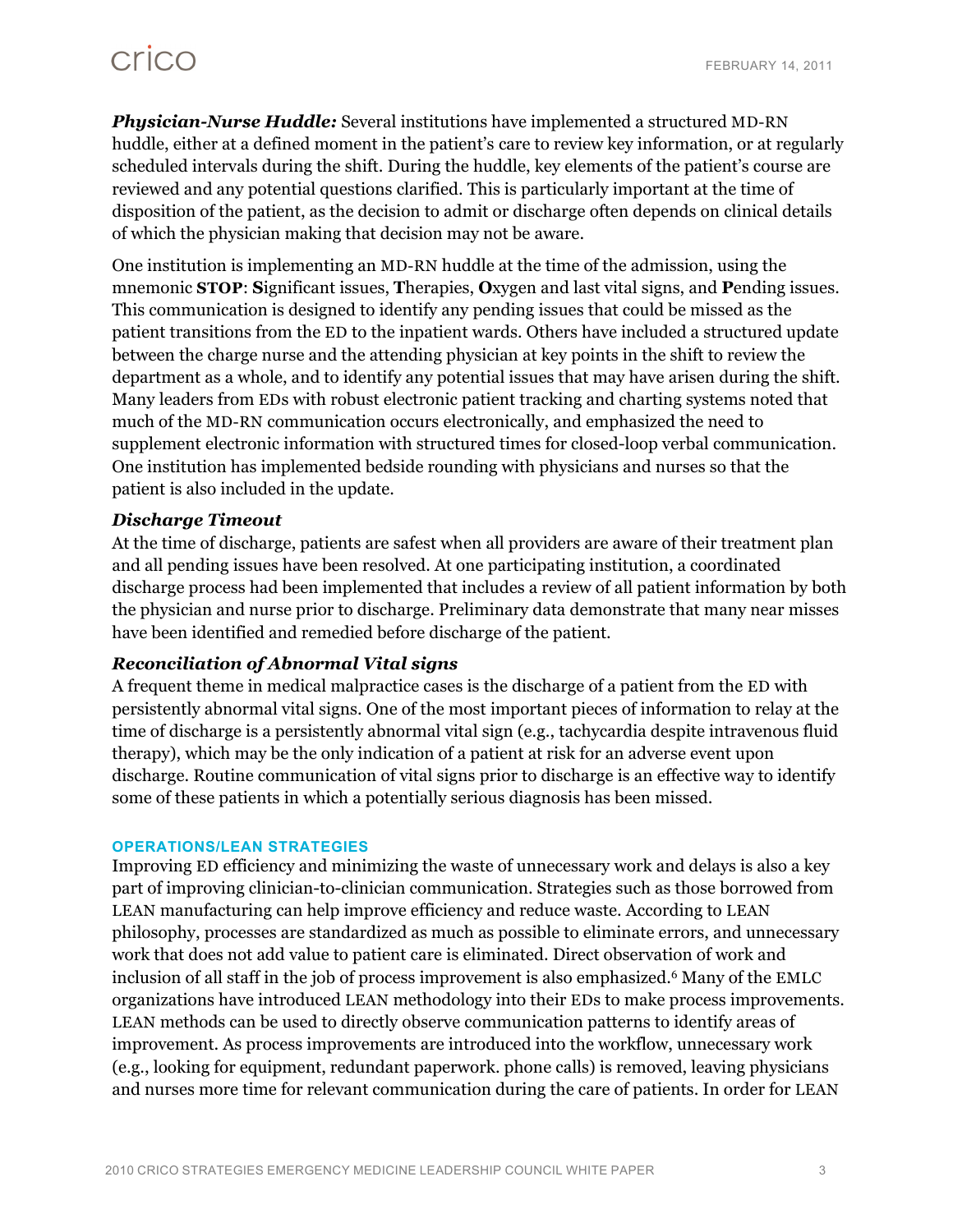principles and techniques to be effective in an organization, leaders must create an environment conducive to all staff participating in the continuous improvement process.7 Critical to the success of these process improvements is the participation of all frontline workers in all disciplines in the design and implementation of these initiatives.

### **EDUCATION**

## *Team Training/Simulation*

In the pressured and chaotic environment of the ED, teamwork among providers, particularly physicians and nurses, is essential for patient safety. High performance teams, including those in health care, function more efficiently and effectively when they have developed and practiced specific communication skills and team behaviors.<sup>8-10</sup> Members of the EMLC recognized the need for formal development and practice of teamwork behaviors in their EDs.

Simulation of critical incidents followed by debriefing and reflection is an effective method for this practice and an opportunity for team members to improve their skills. Simulated incidents allow for practice of skills in a realistic, but low-risk environment. Simulation is of particular value in emergency medicine, as provider teams are rarely if ever constant (due to variable schedules). Simulation scenarios highlight and teach role clarity, leadership skills, effective closed-loop communication, and resource management as teams deliver coordinated care through the exercise. Developing a shared mental model among team members as well as encouraging all team members to speak up is also emphasized.11-12 One EMLC organization has begun pilot work on an ED-based team training simulation program and several members agreed that formal education to develop team behaviors is critical to improving communication among ED physicians and nurses.

## *Clear Roles and Responsibilities/Charge Nurse Professional Development*

In addition to improving teamwork skills of all providers, many EMLC participants felt that better professional development of the resource or charge nurse was important to consider when optimizing the coordination between ED physicians and nurses. A skilled resource or charge nurse is essential to the flow of patients through an ED. The many responsibilities of this role include providing leadership and support to staff, bringing essential information to the physicians, assisting in patient care, and overseeing many functions in the department. Recognizing the critical role of the charge nurse in the overall functioning of the ED, many members have implemented specific charge nurse training to develop these essential leadership skills. Others have begun to assign team leaders to assist the charge nurse in given areas of the ED to oversee the flow of patients and enhance communication of critical information. Many emphasized the need to clearly define the responsibilities of the charge or resource nurse, and to free him or her from excessive clinical work to provide oversight of the department and better identify and address critical issues. Ongoing professional development is also essential.

### **CONCLUSION**

In summary, a busy ED provides care for multiple sick, undifferentiated patients at once and providers often work with limited time, information and resources. Therefore, missed or delayed diagnosis is the most common contributor to ED medical malpractice cases. Optimizing communication between ED physicians and nurses is an effective strategy to address this risk.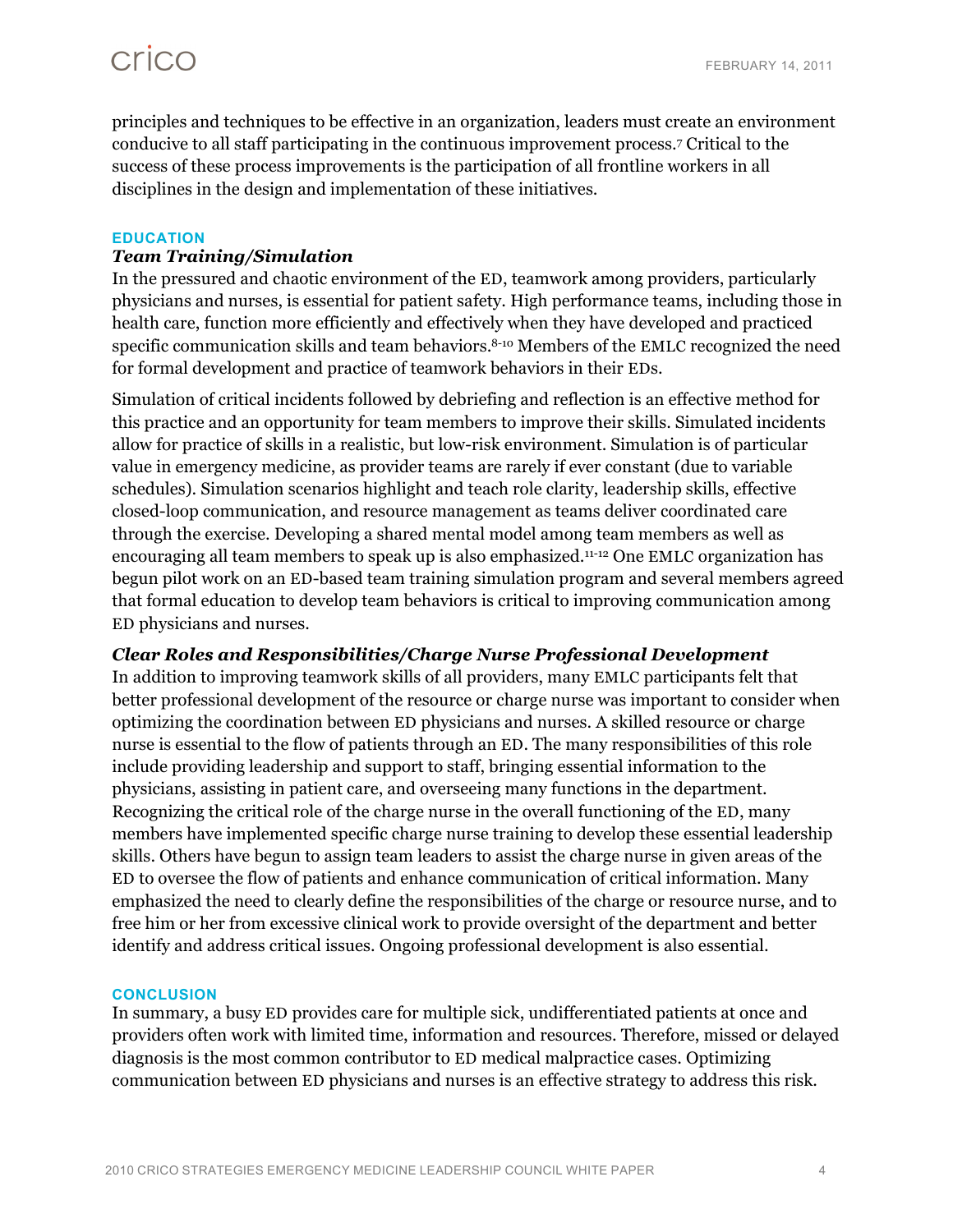# crico

This can be done through process improvements, structured communication events, and ongoing professional development and education.

### **KEY RECOMMENDATIONS**

- 1. Structured communication events between physicians and nurses should be included at critical points in the patient's course through the ED and at key points in the shift. This includes evaluation of the unstable patient, a change in clinical status, during diagnosis and the formulation of treatment plan, at the time of disposition or discharge, and at shift change or transitions in care.
- 2. Effective process improvement in the ED involves continuous collaboration between physician and nurse leadership and involvement of frontline workers from all disciplines.
- 3. Ongoing staff education, in the form of teamwork training and professional development, is essential to optimize communication between ED physicians and nurses.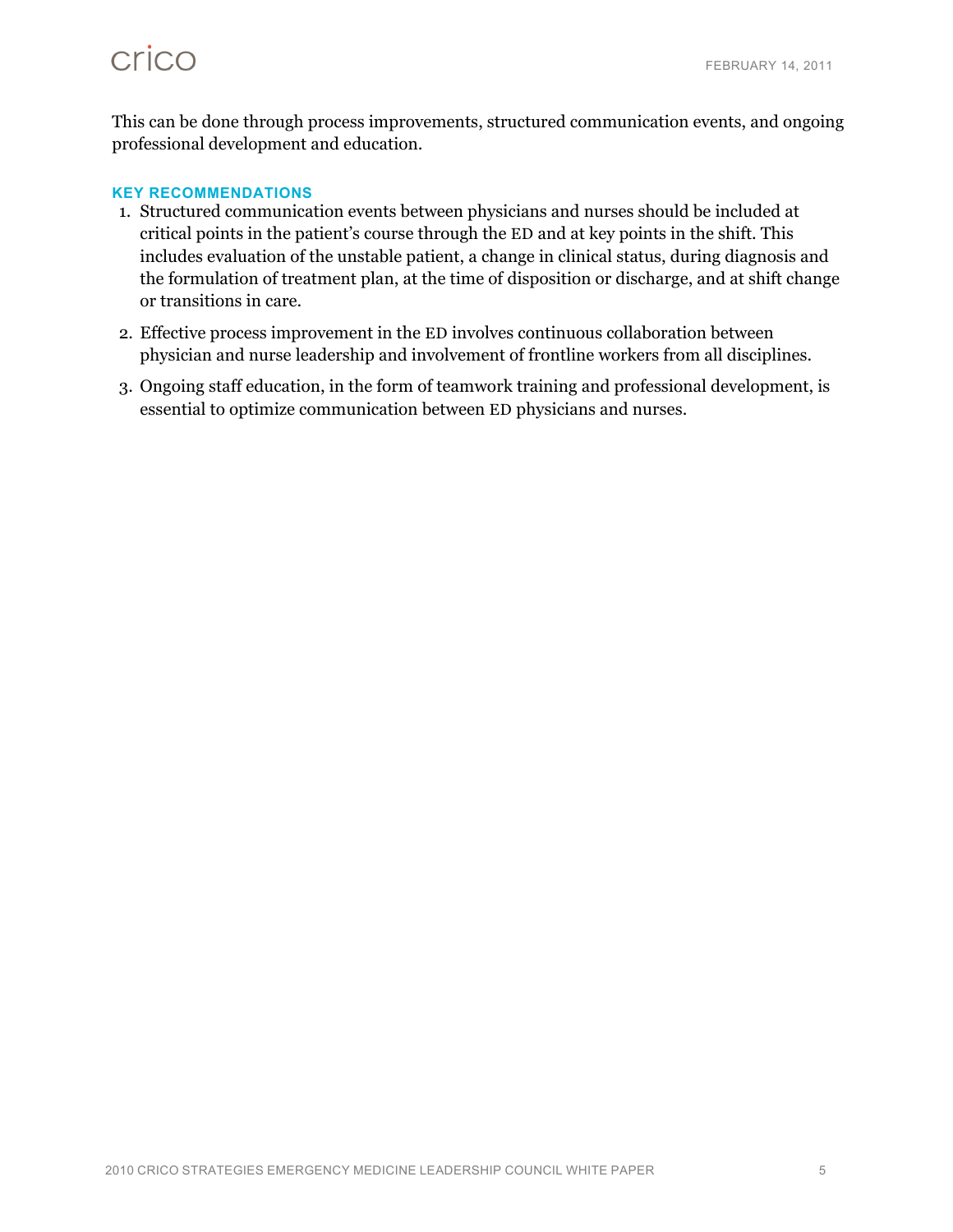### **TABLE 1: 2010 CRICO STRATEGIES EMERGENCY MEDICINE LEADERSHIP COUNCIL**

#### **Abington Memorial Hospital, PA**  Sue Cissone, RN

**Beth Israel Deaconess Medical Center, MA**  Larry Mottley, MD Leon Sanchez, MD Phillip Anderson, MD Richard Wolfe, MD

**Brigham and Women's Hospital, MA**  Ali Raja, MD Jay Schuur, MD Michael Wilson, MD Richard Zane, MD

**Brookdale Hospital, NY**  Lewis Marshall, MD, JD Mary Hayes, RN

**Cambridge Health Alliance, MA**  Assaad Sayah, MD Luis Lobon, MD

**Children's Hospital Boston, MA**  Catherine Perron, MD

**Faulkner Hospital, MA**  Richard Larson, MD

**Massachusetts General Hospital, MA**  Alasdair Conn, MD David Brown, MD Theodore Benzer, MD

**Milton Hospital, MA**  Ashley Yeats, MD

**Mount Auburn Hospital, MA**  Gary Setnik, MD Michelle Heatley, RN

**Newton-Wellesley Hospital, MA**  Anthony Berner, MD Ellen Leiter, RN, BSN Mark Lemons, MD

**New York University Hospital, NY**  Jessica Kovac Maureen Gang, MD Ronald Keller, RN

**North Shore Medical Center, MA**  Everett Lyn, MD

**Palisades Medical Center, NJ**  Dominic Ruocco, MD

**South Jersey Health System, NJ**  Scott Wagner, MD

**St. Luke's Regional Medical Center, ID**  Neeraj Soni, MD

**St. Luke's Roosevelt Hospital, NY**  Gabriel Wilson, MD

**Taylor Hospital, PA**  Gregory Cuculino, MD Nicole Alesi, RN

**Valley Hospital, NJ**  Joseph Yallowitz, MD Marc Dreier, MD

**CRICO**  Ann Louise Puopolo, RN Carrie Tibbles, MD Dana Siegal, RN Heather Riah Jane Gagne Jock Hoffman Robert Hanscom

### **TABLE 2: COMMON COMMUNICATION FACTORS IN ED DIAGNOSIS-RELATED CASES**

**Historical information gaps:** Missing information from referring MD or medical record **Reconciliation of abnormal vital signs:** Patient discharged without MD adequately addressing an abnormal vital sign **Communication of lab and X-ray results:** Delayed or inadequate reporting of abnormal lab or X-ray finding **MD-RN communication:** Work often proceeds in parallel without opportunity to communicate adequately **Communication with consultants:** Lack of clear communication between MD and consultant **Patient Handoffs:** Transfer of care between providers at shift change, or from ED to inpatient ward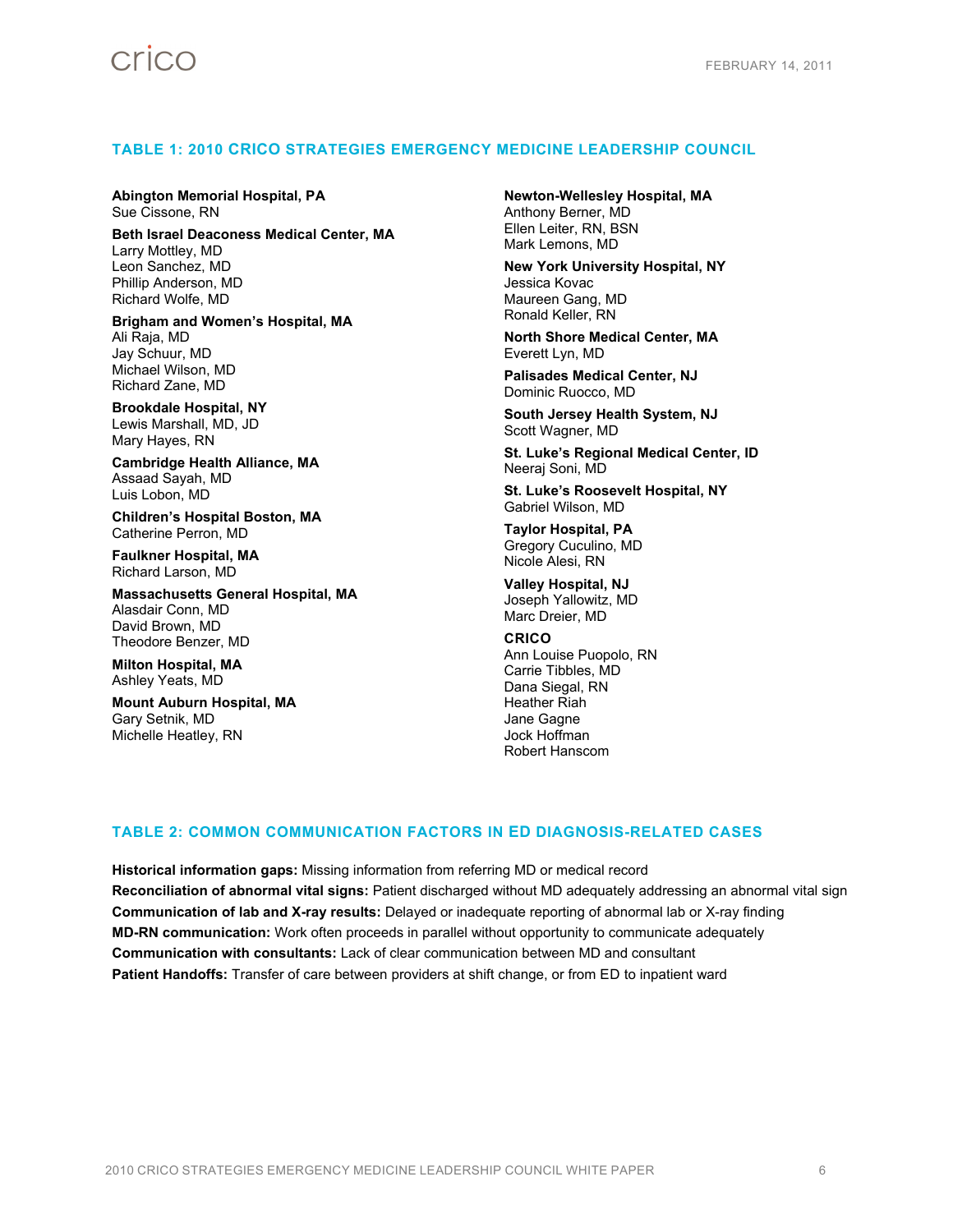### **TABLE 3: EMLC SELF ASSESSMENT OF CLINICIAN-TO-CLINICIAN COMMUNICATION**

Following the first EMLC meeting, participants were asked to assess the clinician-to-clinician communication effectiveness in their EDs related to:

- access to patient information
- tracking/trending vital signs
- critical patient information
- diagnostic test results, and
- consultants

The results/comments are shown at right and below.

#### **Biggest Concerns**

Each participant listed the top patient safety concerns they had for their ED (items in red were mentioned repeatedly)

#### Communication

Documentation of vital signs by nurses Re-evaluation of abnormal vital signs Responsiveness of consultants and medical staff involvement in critical cases

#### Wait times

#### Boarding

Care of psychiatric/suicidal patients; lack of space/sitters, plus long wait times creates high risk for patient harm

Communication between staff/consultants

Timeliness of treatment, and LOS in ED

Handoff to admitting (other than our hospital)

Lab/X-ray results and follow-up

Nurse/patient ratio and delays in care

Other services equally overworked

Physical environment

Radiology rereads

Staffing issues due to physical plant layout

Timeliness of movement of patient to inpatient area

Triage: recognition of a patient who is failing

| <b>Clinician-to-clinician Communication</b><br>(1= high risk, 5= low risk) | Average |
|----------------------------------------------------------------------------|---------|
| <b>Historical medical information</b>                                      |         |
| <b>Medical Information</b>                                                 | 3.4     |
| <b>Primary Care MD</b>                                                     | 2.2     |
| <b>Referring MDs</b>                                                       | 3.2     |
| <b>Prior ED Visits</b>                                                     | 4.2     |
| <b>Prior Medical Records</b>                                               | 3.5     |
| <b>Test Results</b>                                                        |         |
| Laboratory                                                                 | 4.0     |
| <b>Timeliness</b>                                                          | 3.6     |
| <b>Abnormal Results</b>                                                    | 4.6     |
| Follow up                                                                  | 3.2     |
| Radiology                                                                  | 3.6     |
| <b>Timeliness</b>                                                          | 2.9     |
| Accuracy                                                                   | 3.5     |
| Follow up                                                                  | 3.3     |
| <b>Consults</b>                                                            |         |
| <b>Consultant Physicians</b>                                               | 2.9     |
| Availability                                                               | 2.9     |
| <b>Timeliness</b>                                                          | 2.9     |
| Communication                                                              | 2.9     |
| <b>MD/RN communication</b>                                                 |         |
| <b>Abnormal VS/ Patient Status Changes</b>                                 | 3.0     |
| Initial response to unstable patients                                      | 3.7     |
| <b>Reconciliation of abnormal VS</b>                                       | 2.8     |
| <b>MD/RN Communication</b>                                                 | 2.4     |
| Assessments                                                                | 3.8     |
| Initiation of Interventions                                                | 4.3     |
| <b>Closed Loop Communication</b>                                           | 2.6     |
| Diagnostic Plan / Disposition                                              | 3.5     |
| <b>Patient handoffs</b>                                                    | 3.3     |
| <b>Shift Change</b>                                                        | 3.0     |
| <b>Admissions</b>                                                          | 3.8     |
| <b>Triage and tracking systems</b>                                         |         |
| <b>Triage /Waiting Room</b>                                                | 4.0     |
| MD awareness of WR patients                                                | 3.4     |
| Standard Triage of Unstable VS                                             | 3.8     |
| <b>Patient Tracking System</b>                                             | 4.3     |
| Patients providers identified clearly                                      | 4.0     |
| <b>Updated routinely</b>                                                   | 4.5     |
| Key Information Clearly Identified                                         | 4.3     |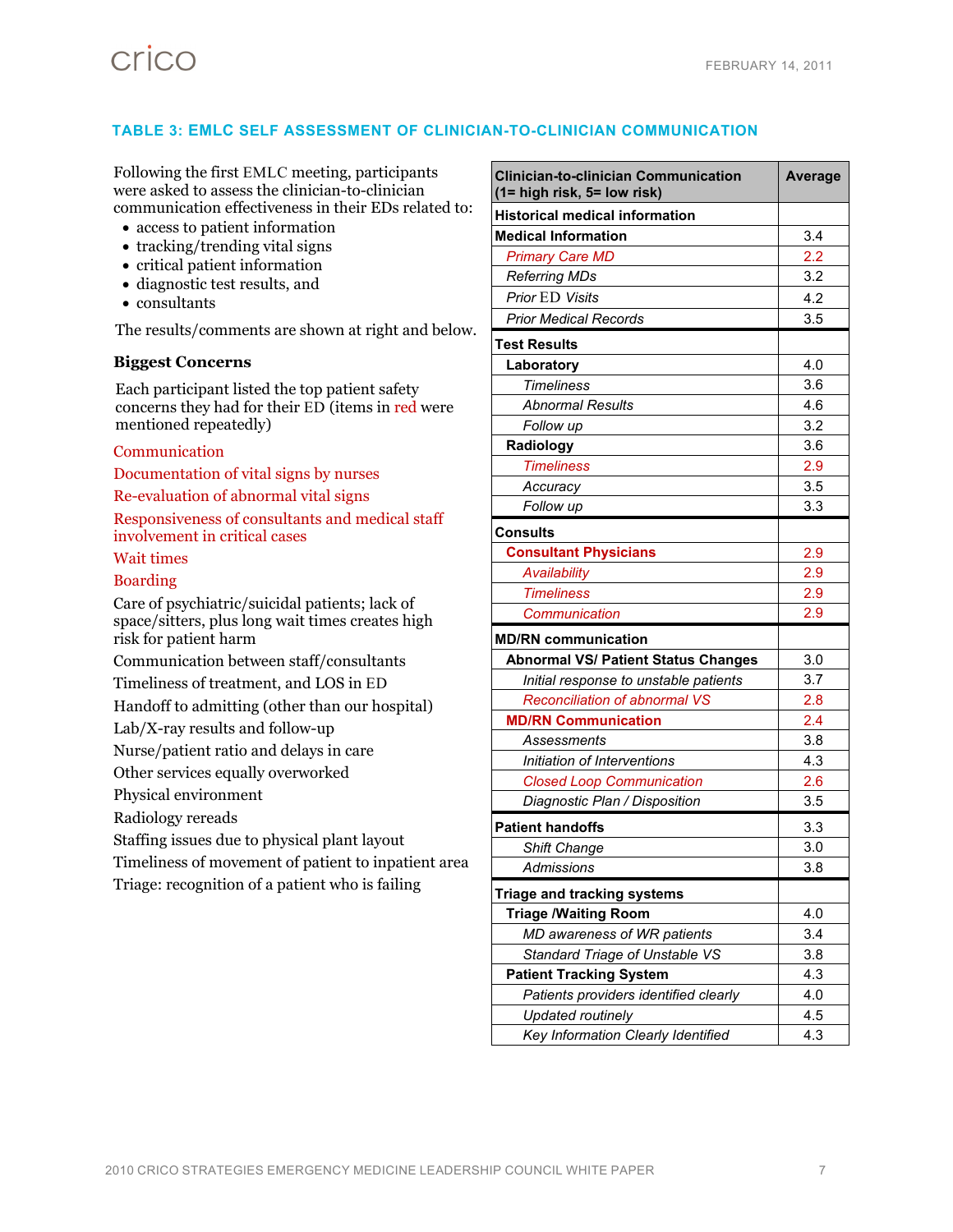# crico

|  |  | TABLE 4: EMLC CLINICIAN-TO-CLINICIAN COMMUNICATION PROJECTS (2010) |  |
|--|--|--------------------------------------------------------------------|--|
|--|--|--------------------------------------------------------------------|--|

| <b>ED Location</b>                                    | <b>Current Initiatives or Strategies</b>                                                                                                                     | <b>Communication Gaps Addressed</b>                                                         |
|-------------------------------------------------------|--------------------------------------------------------------------------------------------------------------------------------------------------------------|---------------------------------------------------------------------------------------------|
| <b>Abington Memorial Hospital</b>                     | Charge nurse and team leader<br>development<br>360 degree evaluations                                                                                        | <b>MD/RN</b> communication                                                                  |
| <b>Beth Israel Deaconess</b><br><b>Medical Center</b> | Triggers-physiologic parameters that<br>trigger team response                                                                                                | <b>MD/RN</b> communication<br>Reconciliation of vital signs                                 |
| <b>Brookdale Hospital</b>                             | Triage process with standard triggers<br><b>MD</b> involvement                                                                                               | <b>MD/RN</b> communication<br>Reconciliation of vital signs                                 |
| <b>Brigham and Women's</b><br><b>Hospital</b>         | ED team training simulation course                                                                                                                           | MD/RN communication                                                                         |
| <b>Cambridge Health Alliance</b>                      | MD/RN discharge rounds<br>Hard stop for abnormal vital signs on<br>discharge record                                                                          | <b>MD/RN</b> communication<br>Reconciliation of vital signs                                 |
| <b>Children's Hospital Boston</b>                     | Evaluation of MD/RN discharge process<br>with checklist                                                                                                      | <b>MD/RN</b> communication<br>Abnormal vital signs                                          |
| <b>Faulkner Hospital</b>                              | Increased nursing hours each shift                                                                                                                           | <b>MD/RN</b> communication                                                                  |
| <b>Mount Auburn Hospital</b>                          | Communication competencies for<br>nurses<br>Bedside rounding using SBAR format                                                                               | MD/RN communication<br>Hand-offs                                                            |
| <b>Newton-Wellesley Hospital</b>                      | ED/RN behavior survey<br>Vital sign check at discharge                                                                                                       | MD/RN communication                                                                         |
| <b>North Shore Medical Center</b>                     | New electronic medical record<br>Huddle                                                                                                                      | <b>MD/RN</b> communication                                                                  |
| <b>NYU /Bellevue</b>                                  | Developed Director of Nursing role<br>Improved access to information from<br>PCP with dedicated call-in number                                               | <b>MD/RN</b> communication<br>Missing Historical Information                                |
| <b>Palisades Medical Center</b>                       | Rapid evaluation unit<br><b>SBAR</b>                                                                                                                         | MD/RN communication                                                                         |
| South Jersey Health<br><b>System</b>                  | Discharge rounds<br>Charge nurse development                                                                                                                 | <b>MD/RN</b> communication<br>Reconciliation of vital signs                                 |
| <b>Taylor Hospital</b>                                | MD/RN huddle<br>Electronic notification of any nursing<br>concerns<br>Flag for abnormal vital signs at<br>discharge                                          | <b>MD/RN</b> communication<br>Reconciliation of abnormal vital signs                        |
| <b>Valley Hospital</b>                                | Hard stop on certain vital sign<br>parameters<br>in chart<br>Critical lab results now to charge nurse<br>MD/RN huddle<br>Closed loop communication on orders | MD/RN communication<br>Reconciliation of vital signs<br>Transmission of critical lab values |